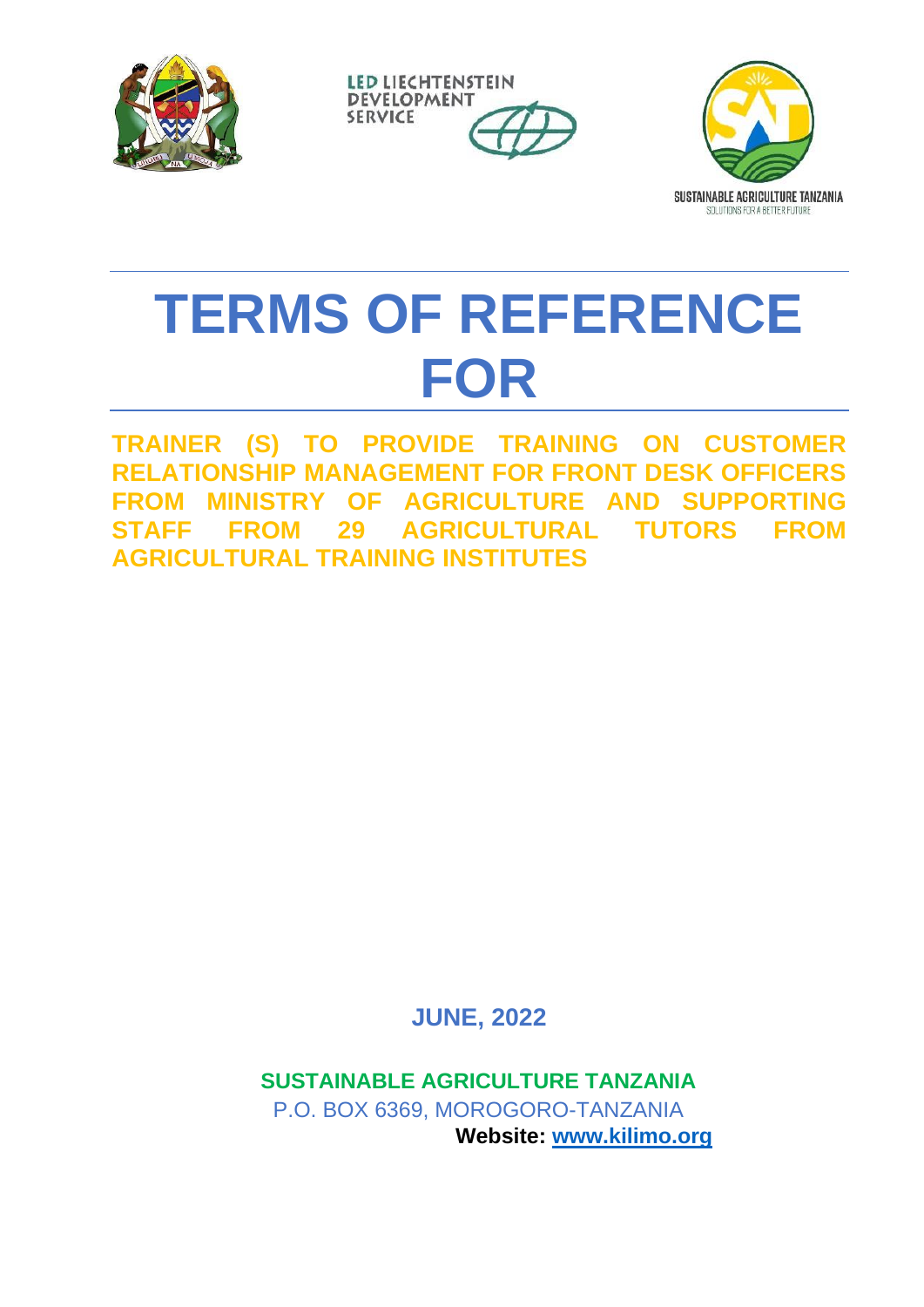# **1.0. Overview**

Sustainable Agriculture Tanzania (SAT) is seeking to hire a Trainer(s) to conduct a customer relationship management training for front desk officers from the ministry of agriculture and supporting staff from 29 Agricultural Training Institutes. The trainer (s) is free to propose the methodologies and tools that will be used in the training. These Terms of Reference (ToR) serve as a request for proposals from individual consultants/firms interested in conducting this training.

# **2.0. About Sustainable Agriculture Tanzania (SAT)**

SAT is a local organization that was registered in June 2011 and complying with the NGOs Act 2002 as amended in 2019 with registration number 00NGO/R/833. SAT's vision is that "the majority of farmers are using acknowledged agroecological methods to improve their livelihoods, conserve the environment, and reduce pressure on natural resources". SAT collaborates with other stakeholders including farmers, Ministry of Agriculture (MoA), universities, organizations, companies and government extension officers to be involved in activities that are carried out by SAT. This holistic approach establishes an Innovation Platform, where dissemination, research, application and marketing and networking build the main pillars. SAT headquarters are in Morogoro with branch offices in 4 regions and operates all over Tanzania. SAT runs its operations through a number of donor-funded projects and the CISTI project is one of them.

# **3.0. About CISTI project**

SAT in collaboration with the Division of Training, Extension Services and Research (DTER) of the Ministry of Agriculture and with the support of LED started implementing the CISTI project in 2019 with the major aim of supporting the production of competent technical personnel who work effectively to meet the demand of Tanzania's agriculture sector, increasing climate resilience and strengthening livelihoods of smallholder farmers, thus alleviating poverty and food insecurity for sustainable development.

#### **4.0. Objective of the assignment**

Success of any organization depends on how they treat internal and external customers. Customers need correct information from people whom they trust within an organization. To develop a customer centric organization, whereby employees will take responsibility of taking care of their customers is therefore very crucial.

The objective of this assignment aims at enabling participants to provide outstanding customer service and identify efficient and innovative ways of providing quality service within their respective Departments in the Ministry of Agriculture and Agricultural Training Institutes. It is also expected to motivate staff members to find innovative solutions to the challenges they encounter in executing their daily tasks. Therefore, the training provider shall include all the basic concepts and best international practices necessary to achieve the stated objective of this training program that is geared towards assisting organizations in identifying methods in building customer centric organization that will automatically improve organizational performance.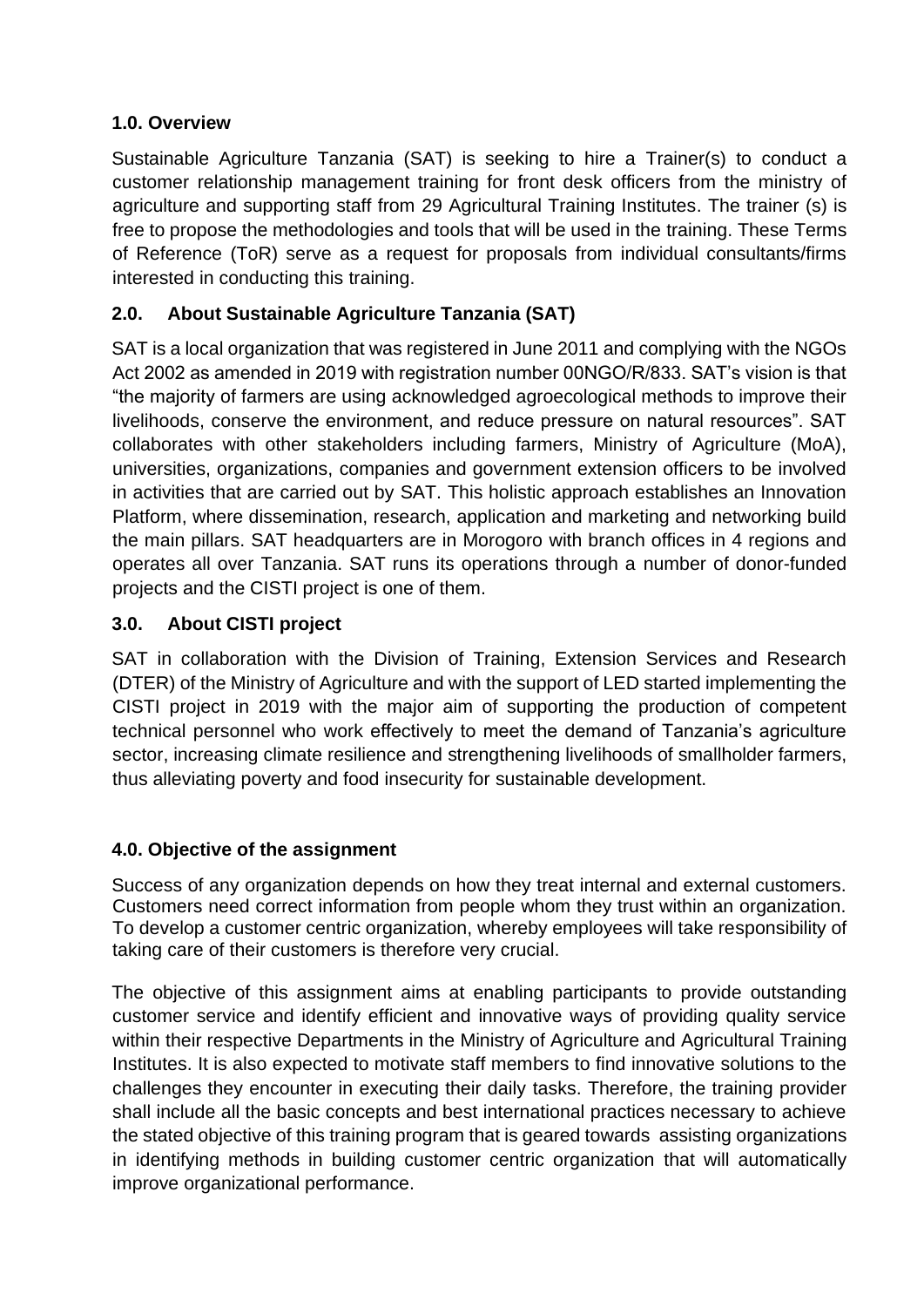# **5.0 Expected outcomes of the training.**

At the end of the training, we expect that the trainees will be able to:

- Describe good customer service;
- Identify the benefits of good customer service;
- Identify customer service barriers in an organization;
- Demonstrate how to measure customer satisfaction levels;
- Develop Service recovery strategies;
- Identify techniques involved in dealing with difficult customers and those who are angry or upset;
- Formulate complaint management strategies;
- Develop a plan for implementing effective customer service;
- Highlight the importance of service standards and their impact on a customer's experience and
- Develop a customer retention strategy.

# **6.0. Methodology**

The facilitator is at liberty to use any workable methodologies based on his/her experiences in facilitating and teaching customer relationship management. The bottom line is that, whatever techniques that will be used, the trainees should get the most out of the contents to be delivered by the facilitator/trainer as stipulated on the item 4 and 5.

#### **7.0. Expected deliverables**

The following deliverables are expected from the facilitator/trainer.

- i. Technical proposal indicating the detailed training methodologies, training contents, sources, three-day training program and training materials will be discussed and approved by SAT team before training starts.
- ii. Carry out face-to-face training to trainees for 3 days
- iii. Comprehensive training report of the training assignment
- iv. Deliver notes which may be shared in soft or hard copy materials
- v. An electronic copy of all training materials and contents including presentations, videos and other relevant materials on customer relationship management.

#### **Note:**

*The training report will be produced after one week from the date of the training closure. Training notes and other resource materials should be provided during or at the end of the training.*

#### **8.0. Time span of the training**

This training is expected to be carried out for a period of 3 days (from 11<sup>th</sup> to 13<sup>th</sup> July 2022).

#### **9.0. Profile/consultancy requirements**

• The consulting firm must provide a maximum of two consultants as team members. Team members must carry at least a Master's in Human Resources